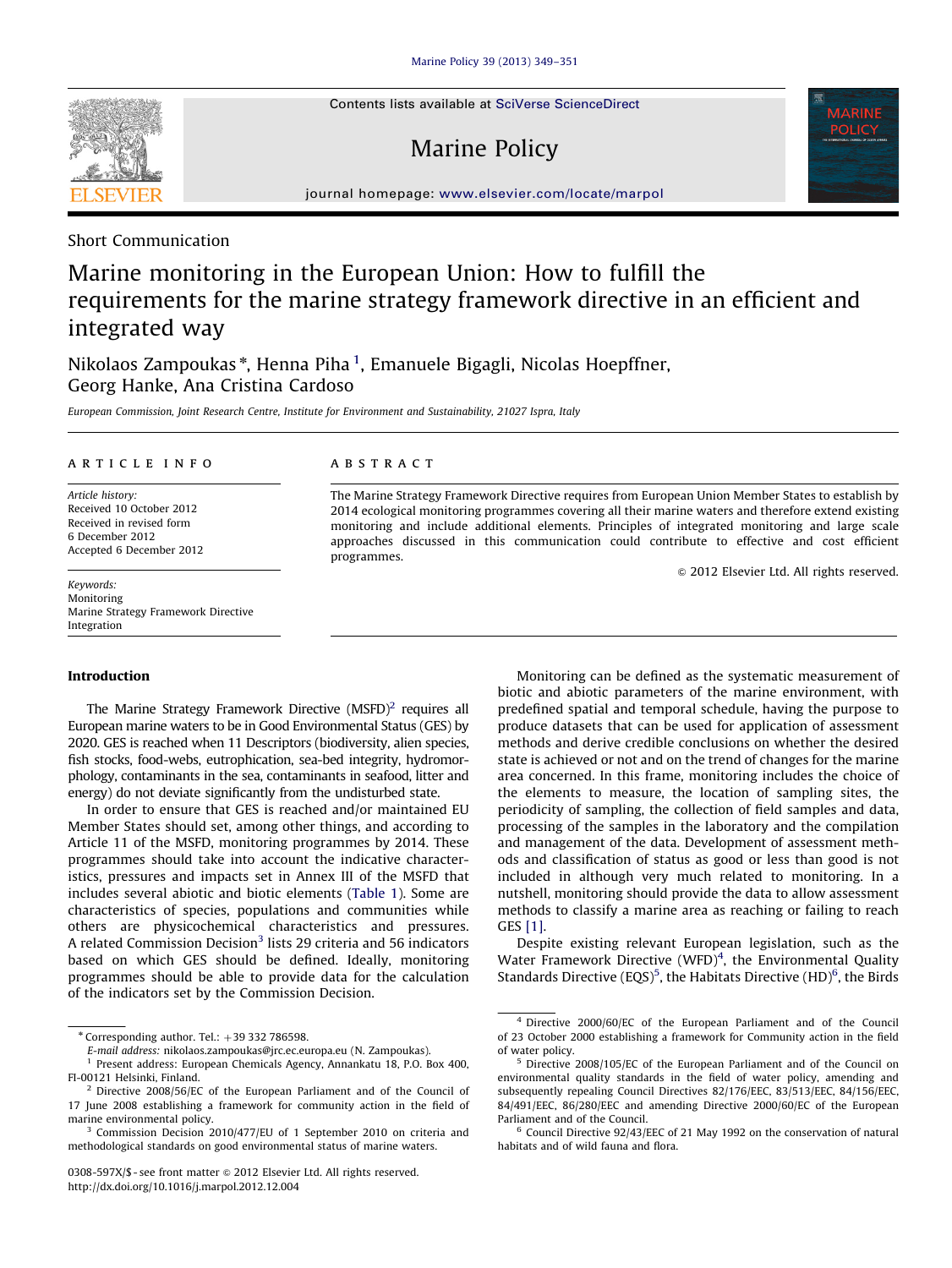#### <span id="page-1-0"></span>Table 1

Monitoring elements required by marine related EU legislation.

| <b>MSFD</b> monitoring element                          | Characteristics (if defined)                             | <b>WFD</b> | EQS    | BD     | HD     | <b>CFP</b> |
|---------------------------------------------------------|----------------------------------------------------------|------------|--------|--------|--------|------------|
| Phytoplankton, zooplankton                              | Species composition                                      | $^{+}$     |        |        |        |            |
| Angiosperms, macroalgae, zoobenthos                     | Biomass and species composition                          | $^{+}$     |        |        |        |            |
| Fish                                                    | Abundance, distribution age/size structure               |            |        |        | $^{+}$ | $^{+}$     |
| Reptiles, marine mammals and other<br>protected species | Range, population dynamics, status                       |            |        |        | $+$    |            |
| Seabirds                                                | Range, population dynamics, status                       |            |        | $^{+}$ |        |            |
| Habitats (predominant, special, protected, endangered)  |                                                          |            |        |        | $+$    |            |
| Currents, depth, salinity ice cover                     |                                                          | $^{+}$     |        |        |        |            |
| Waves                                                   | Exposure                                                 | $+$        |        |        |        |            |
| Mixing, residence time                                  |                                                          |            |        |        |        |            |
| Seabed                                                  | Topography, bathymetry, structure, substrata composition | $^{+}$     |        |        |        |            |
| Temperature, turbidity                                  |                                                          | $^{+}$     |        |        |        |            |
| Upwelling, abrasion, extraction, sealing                |                                                          |            |        |        |        |            |
| siltation                                               |                                                          |            |        |        |        |            |
| Contaminants                                            | Changes in concentrations and biological effects         | $^{+}$     | $^{+}$ |        |        |            |
| Oxygen                                                  |                                                          | $^{+}$     |        |        |        |            |
| pH                                                      |                                                          |            |        |        |        |            |
| Marine litter                                           |                                                          |            |        |        |        |            |
| Underwater noise                                        |                                                          |            |        |        |        |            |
| Microbial pathogens                                     |                                                          |            |        |        |        |            |
| Non-indigenous species                                  | Occurrence, distribution, abundance, translocations      |            |        |        |        |            |
| Selective extraction of species                         |                                                          |            |        |        |        | $^{+}$     |

Directive  $(BD)^7$ , the Data Collection Framework Regulation $^8$  for the Common Fisheries Policy (CFP) and other international agreements the coordination of monitoring programmes in the marine environment "is still in its infancy" [\[2\]](#page-2-0). According to OSPAR [\[3\]](#page-2-0), many institutions are involved in monitoring efforts which would benefit in efficiency and costeffectiveness from better coordination. Considering that the marine territory of the EU is larger than its land territory, a considerable effort is needed to fulfill this legislative requirement in a meaningful and pragmatic manner. In this communication the concept of integrated monitoring is discussed and some large scale approaches are shortly reviewed.

A monitoring programme can be considered integrated when it provides data relevant to different MSFD descriptors, criteria and indicators, to different pieces of legislation, for more than one Member State and collected in comparable way.

Some elements of integration are obvious and simple to achieve. The same monitoring data could be, in some cases, useful for the assessment of different descriptors, e.g., data on zoobenthos abundance and taxonomic composition are useful for both the assessment of biodiversity (descriptor 1) and sea-bed integrity (descriptor 6).

At first sight, it might seem that many of the MSFD monitoring requirements are already covered by other EU legislation (Table 1) and that only the additional monitoring of some physicochemical elements (ice cover, mixing, residence time, siltation, pH) and pressures (abrasion, extraction, sealing, litter, energy, alien species) is needed. In reality, there are many more gaps. The WFD applies to coastal waters (up to 1 nautical mile from the baseline from which territorial waters are defined) and the EQS, for priority substances, to territorial waters (up to 12 nautical miles). The HD and BD apply where listed species and habitats occur while the CFP where fish stocks and fishing activities take place. The MSFD has a much wider geographical scope as it covers all marine waters under the sovereignty and

jurisdiction of Member States of the EU (including territorial waters and Exclusive Economic Zones). It thus requires additional monitoring in areas where it was not previously required by EU law. Therefore, the extension of existing marine monitoring out of the coastal areas is a major challenge for EU Member States.

Comparability of assessment approaches within and between marine regions and/or subregions is another important requirement of the MSFD and could be facilitated by the collection of data in a harmonized, or at least, comparable way. One way to achieve this is to follow the existing standards of the International Organization for Standardization (ISO) and the European Committee for Standardization (CEN). Although at present these cover only a few descriptors (mainly for chlorophyll-a, phytoplankton and hard-substrate benthic communities) they should be considered and used if appropriate while the effort to develop more standards should be continued and intensified. Other related EU legislation provided very few and only rough monitoring guidelines. For example, the WFD sets some minimum requirements for monitoring frequency in coastal waters and allow EU Member States to develop their own methods to sample and assess the required parameters. As a result, a plethora of different national ecological assessment methods was developed that had to be compared with a sophisticated exercise (intercalibration) [\[4\]](#page-2-0). The variety of different ways of data collection could be a major difficulty in testing and demonstrating comparability of assessments and, if possible, should be avoided in the implementation of the MSFD. An important effort to develop common monitoring approaches is being pursued by some Regional Seas Conventions, particularly HELCOM and OSPAR. Examples include the OSPAR Ecological Quality Objectives [\[3\],](#page-2-0) the COMBINE manuals [\[5\]](#page-2-0) and the Joint Assessment and Monitoring Programming [\[6\]](#page-2-0) but for many MSFD descriptors (e.g., energy, alien species) well developed and agreed monitoring guidelines do not exist. Moreover, the level of development and agreement of monitoring methods in the Mediterranean and the Black Sea is considerably inferior.

A secure way to ensure comparability of approaches and interoperability of monitoring data between two or more countries is to have joint monitoring cruises and making use of the same sampling instrumentation. Although pilot joint cruises sometimes take place in the frame of research projects (e.g., SESAME [\[7\]\)](#page-2-0) such cruises are not known to take place in a regular way or, if they exist, are uncommon. Different national or regional

Directive 2009/147/EC of the European Parliament and of the Council of 30 November 2009 on the conservation of wild birds.

<sup>8</sup> Council Regulation (EC) No 199/2008 of 25 February 2008 concerning the establishment of a Community framework for the collection, management and use of data in the fisheries sector and support for scientific advice regarding the Common Fisheries Policy.